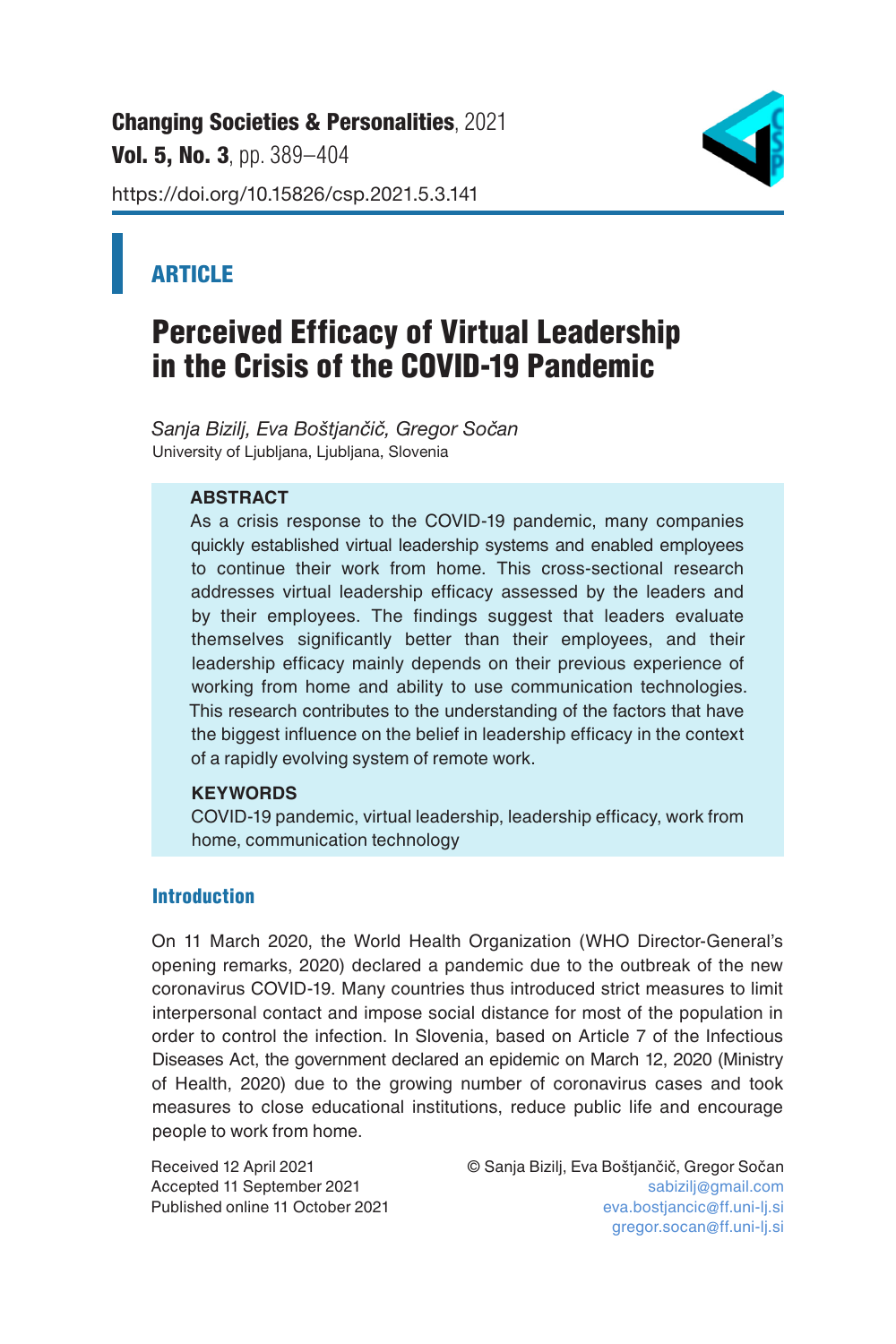As many people switched to working from home, work processes became more flexible. However, although the lockdown was generally received positively, as it helped curb the spread of the pandemic, it also meant inequality among employees. Broadly speaking, more educated and skilled employees could continue their work from home, while those who could not do so were forced to claim income support. Moreover, while working from home was possible for people employed in education or finance or working for large corporations, and so on, those employed as truck drivers, as sales staff in grocery shops, or as production workers continued to go to work as usual to ensure the supply of essential goods. Finally, many workers simply lost their jobs and became dependent on state aid. As this was a health crisis, the order to work from home did not apply to healthcare professionals and other healthcare employees.

In this empirical cross-sectional research, we focused on leaders of those organizations that were able to adapt to the lockdown and allowed their staff to work from home. As all educational institutions were also closed, the work of some employees became very difficult to manage since they had to share time and space with their children, which could result in extra stress and disruptions.

Crisis situations threaten the viability of companies, generating feelings of doubt and uncertainty among the staff. In such a situation, everyone expects guidance from the management and leaders (Rosenthal et al., 2001). Much of the research dealing with crises focuses precisely on the responses of leaders (Boin & Hart, 2003; Halverson et al., 2004).

Research on virtual work has intensified since 1990, when virtual communication options such as email, video and/or audio conferencing, and other forms of internetenabled communication gained popularity. There are several definitions of virtual work and virtual teams. An earlier study (Cohen & Gibson, 2003) summarized the definitions of virtual teams according to three characteristics. First, virtual teams are functional workgroups, that is, groups of individuals who are interdependent and working towards achieving a common goal. Second, the individuals who make up a virtual team are in some ways dispersed. Third, instead of personal, face-to-face business contacts that take place in traditional work environments, members of such teams mostly rely on computer technology to connect and communicate with each other.

Virtual leadership is one of the most important challenges in virtual teamwork, even under normal circumstances. The lack of personal contact with employees in different locations can cause difficulties in monitoring the performance of work tasks, coordinating the working group, establishing and maintaining trust, and resolving conflicts. Researchers agree that virtual leadership is more challenging than traditional leadership due to the lack of personal contact (Bell & Kozlowski, 2002; Cohen & Gibson, 2003; Hoch & Kozlowski, 2014). Leadership effectiveness plays a central role in the performance of a virtual team (Bell & Kozlowski, 2002; Morgeson et al., 2010; Zigurs, 2003), and the studies of virtual leadership mostly focus on two areas: the behaviours and personality traits of the leaders (Gilson et al., 2015).

Virtual leadership is usually related to the organizational structure of the related organization, which enables such work and is normally introduced in a structured and planned manner, together with changed work processes and the organizational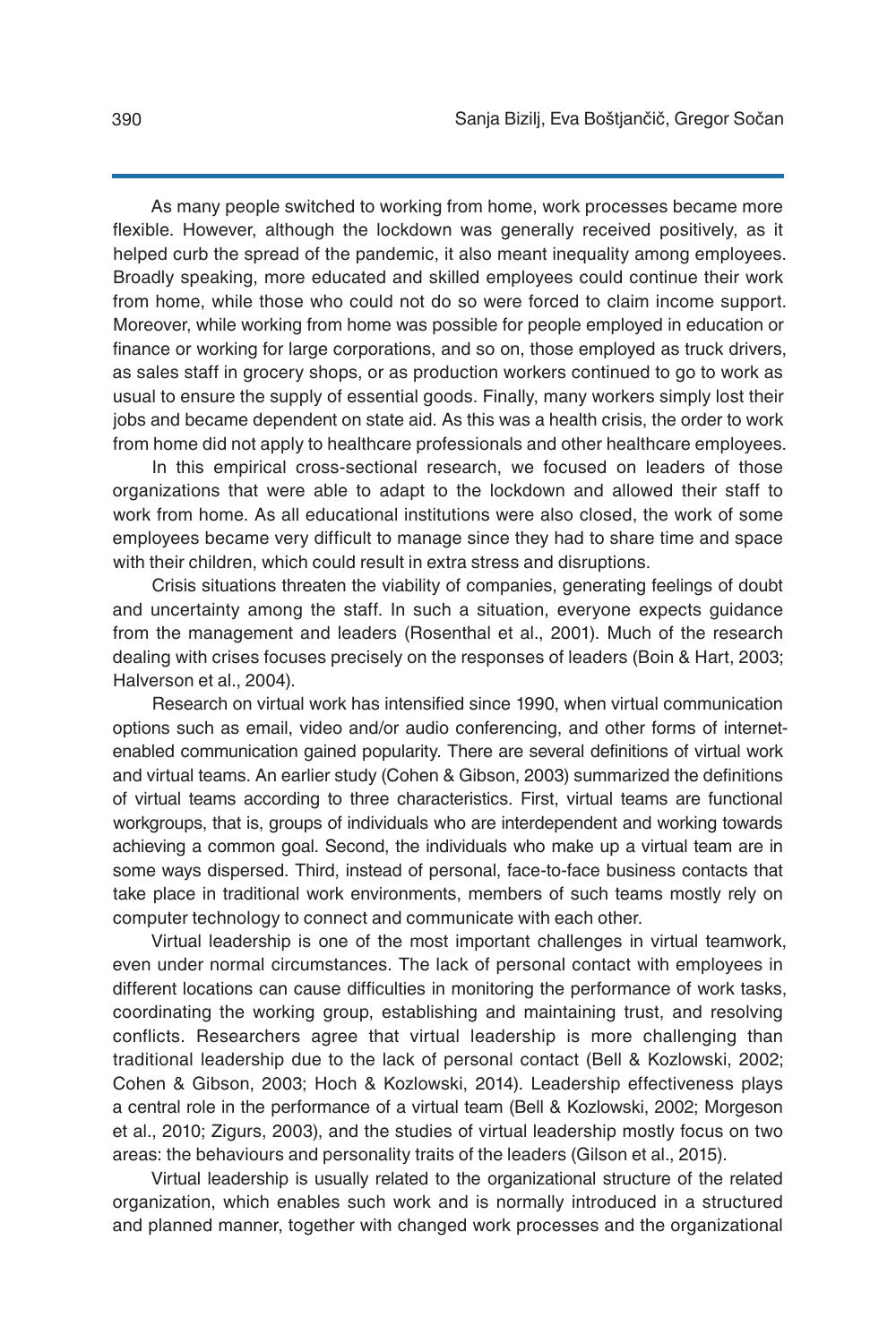climate that supports such a way of working. Leadership encompasses many definitions and includes different leadership styles. In this research, we understand leadership in a broad sense, with a leader as a person who guides a group of people or an organization to achieve common goals.

In response to the pandemic, the remote work mode was quickly introduced in many organizations. This change in the mode of work due to the pandemic has not been studied explicitly in the literature so we sought to answer the following research question: do digital communication skills affect the perception of leadership efficacy when remote work modes were introduced during the COVID-19 crisis?

To answer this research question, we empirically examined the perception of leadership efficacy from the perspective of leaders and employees in connection with their digital communication skills and previous experience of working from home. In the next section *Theory and Hypotheses*, we review the existing literature and develop the hypotheses guiding this research. In the section *Research Methodology,* we describe the methods and present the data analysis. The results are discussed in section *Results*. Finally, in section *Discussion,* we assess the contribution of this study to the existing research field and consider its implications for management scholars and practitioners.

#### Theory and Hypotheses

Albert Bandura (1986) showed that the concept of self-efficacy, defined as an individual's belief in one's ability, can be a powerful predictor of an individual's performance. Empirical research has investigated the links between how selfefficacy predicts and affects performance (Haase et al., 2018; Miao et al., 2017). However, according to social cognitive theory, we understand an individual's action as a triad of reciprocal relations between cognition, behaviour and the immediate, current situation.

The concept of efficiency has recently been expanded to include the concept of "collective efficacy", which would not only derive from the self-related perception about one's own ability but would be part of the whole (social) system, which includes also an external source of efficacy (Bandura, 1997; Gibson & Earley, 2007). An additional external source of efficacy is the perception of efficacy, which is defined as an individual's perception of the usefulness of external resources that can affect their success (e.g., tools, technologies, etc.) and is complementary to self-efficacy in performance predictions (Eden et al., 2010; Eden & Sulimani, 2013; Walumbwa et al., 2008; Yaakobi, 2018).

Since most empirical research has focused on self-efficacy, we have introduced both concepts into our work. On the one hand, we examined the aspect of leadership self-efficacy as a self-perception and compared it with the aspect of leadership effectiveness based on the employees' perceptions. We proceeded from the definition that perceptions of collective efficacy and the effectiveness of another individual represent an external perception of effectiveness that affects an individual's perception in the available human and other resources that are important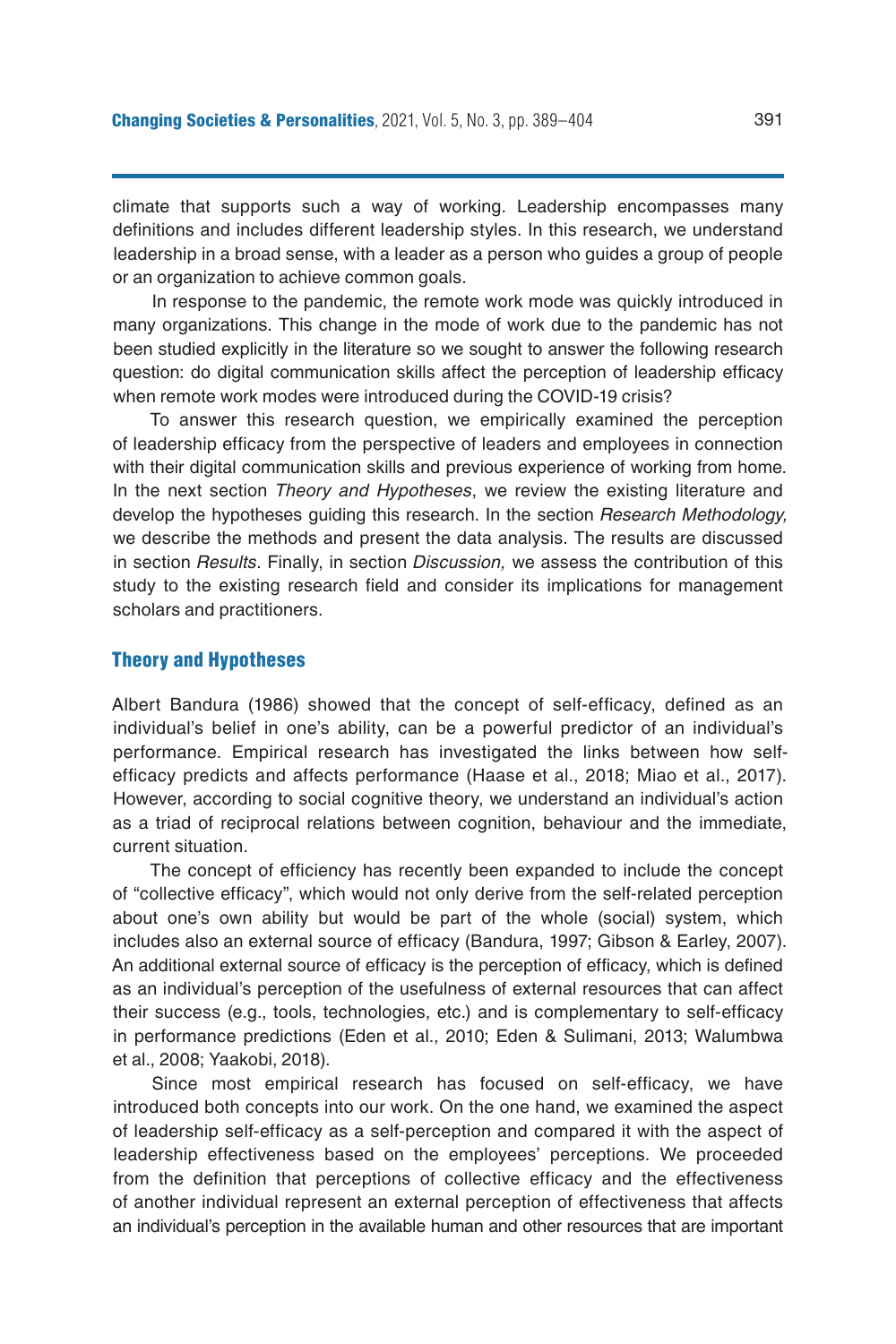to a performance of individual whose performance is assessed (Eden et al., 2010). We assumed that the models of self-perception and perception are related as stated in the following hypothesis (Hypothesis 1):

**Hypothesis 1:** According to the average scores on the items, there is a positive relationship between a leader's self-perception (self-efficacy) and an employee's perception of their immediate superior (efficacy).

Leaders, as key individuals in groups or organizations, are described as highly committed individuals, determined, goal-oriented, and capable of effective, practical, and rapid problem-solving (Yukl, 2016). As studies show, the individuals in leadership roles usually have a high sense of self-efficacy and put a lot of effort into meeting leadership expectations and persevering in the face of problems (Bandura, 1997; McCormick et al., 2002; Yukl, 2016). Based on these findings, we propose the following hypothesis (Hypothesis 2):

**Hypothesis 2:** Average assessments of leadership efficacy are higher when assessed by leaders (self-efficacy) than when assessed by employees.

Because many companies operate globally, they have introduced virtual work to harness the talents of employees regardless of location, enabling more innovative, efficient, and financially advantageous operations (Bell & Kozlowski, 2002; Hertel et al., 2005). In addition to the benefits, there are also challenges involved in virtual work. Hertel et al. (2005) describe individual challenges such as social isolation, misunderstandings, limited social contacts, and unclear roles and responsibilities. It is generally accepted that regardless of where work is performed—at the same location or remotely, the role of the leader requires similar skills (Davis & Bryant, 2003; Kayworth & Leidner, 2002; Zigurs, 2003). However, reduced interpersonal contact and asynchronous communication are the main challenges of virtual leadership, as leadership is highly dependent on the quality of the leader-employee interaction (Malhotra et al., 2007). The massive and rapid shift to remote work modes during the pandemic contributed to our interest in whether the previous experience of working from home had a positive effect on leadership efficacy, assessed by leaders and employees. Therefore, we propose the following hypotheses (Hypothesis 3a and 3b):

**Hypothesis 3a:** Previous experience of remote work has a positive effect on leaders' self-perception of their efficacy.

**Hypothesis 3b:** Previous experience of remote work has a positive effect on employees' perception of leadership efficacy.

Over the last 20 years, virtual work has become widespread due to the development of electronic communication technologies. For leaders, their ability to create a positive organizational environment that fosters strong collaboration has become vital. In addition to the social skills, they now need to master a variety of digital communication tools and be able to adapt digital communication to the receivers' expectations and preferences (Roman et.al., 2018). To test whether digital communication skills have a positive effect on leadership efficacy, we propose Hypothesis 4:

**Hypothesis 4:** Digital communication skills have a positive effect on the perception of virtual leadership efficacy.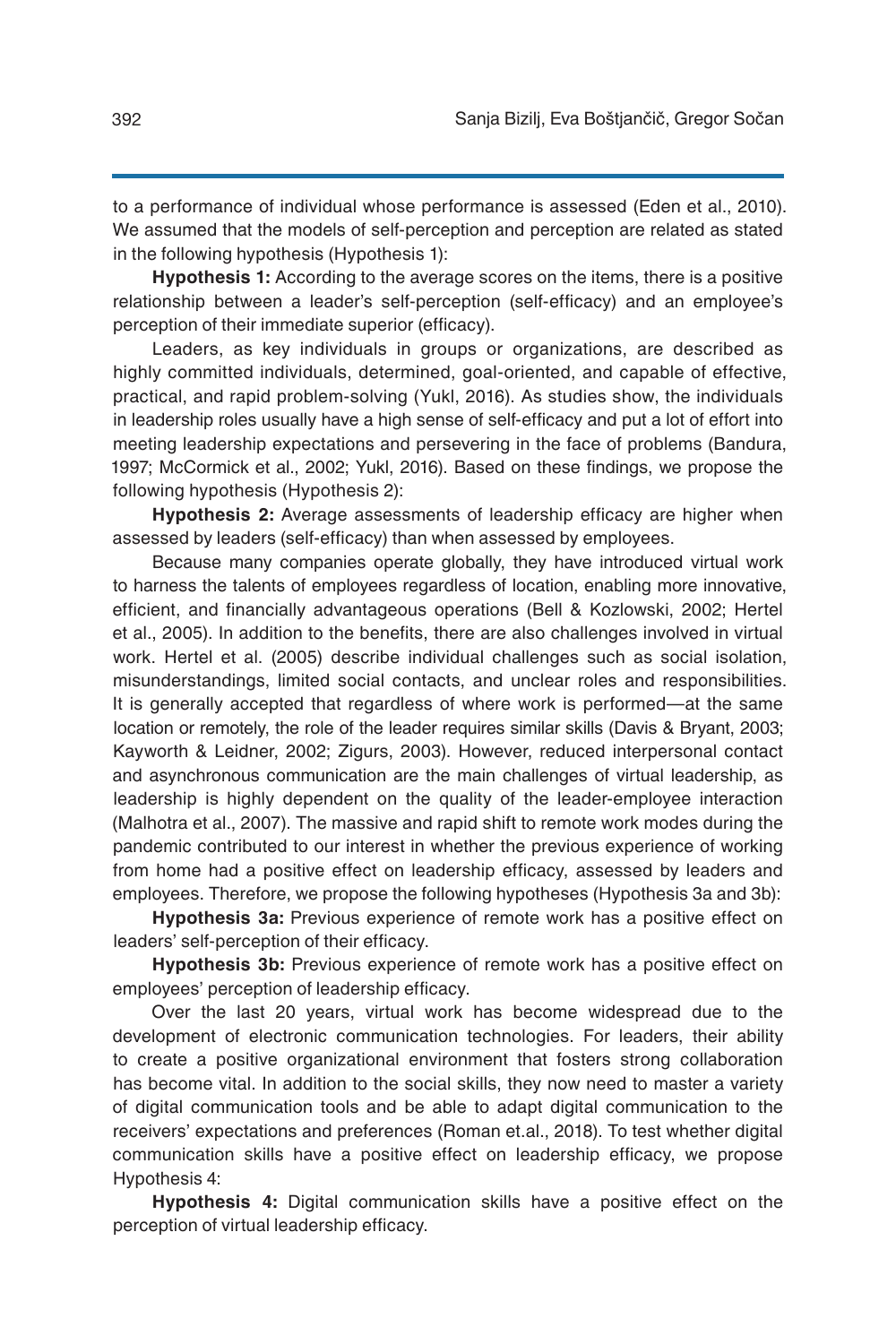# Research Methodology

#### **Data Collection and Sample**

We performed a cross-sectional study. Data were collected from April 12 to May 2, 2020 using the services for online surveys 1KA<sup>1</sup>. The questionnaire was divided into two sets of items. The first set was completed by leaders who assessed their leadership self-efficacy. The second set was completed by employees who evaluated the leadership efficacy of their immediate superiors. An invitation to take part in the study was sent to 2,120 potential participants (1,050 leaders and 1,070 employees) via several platforms facilitating convenience and snowball sampling methods. In total, 908 respondents completed the survey, of which 382 (42.1%) were leaders who assessed themselves and 526 (57.9%) employees who evaluated their immediate superiors.

The group of leaders was composed of 223 males (58.4%) and 159 females (41.6%). As for their current jobs, 52.7% were employed in Slovenian private sector companies; 5.6%, in the public sector; 41.7%, in foreign private sector companies. A total of 278 (72.8%) leaders at the time of the COVID-19 pandemic reported working from home. Of those working from home, 48.6% reported no previous experience of virtual leadership. As for the type of organization, the lack of previous experience of virtual leadership was the highest (76.9%) in the public sector, followed by 55.4% in Slovenian companies and 44.5% in foreign companies. Finally, 69.5% of the male leaders and 47.2% of the female leaders assessed their digital communication skills with scores of 9 or 10, on a scale from 0 to 10 (with 0 meaning "communication technologies are a big challenge", so they mostly use phone calls, and 10, that they are well acquainted with the communication technologies and take full advantage of them).

The group of employees who evaluated their immediate superiors was composed of 324 males (61.6%) and 202 females (38.4%). This group evaluated their immediate superiors, composed of 372 male leaders (70.7%) and 154 female leaders (29.3%). As for their current jobs, 44.2% were employed in Slovenian private sector companies, 12.8% in the public sector, 43.0% in foreign private sector companies. A total of 378 (71.9%) employees at the time of the COVID-19 pandemic reported working from home. Of those working from home, 34.4% reported no previous experience of remote work. As for the type of organization, the lack of previous experience of working from home was the highest (56.8%) in the public sector, followed by 32.2% in Slovenian companies and 30.0% in foreign companies. Finally, 55.6% of the male leaders and 41.7% of the female leaders were assessed by their employees with scores of 9 or 10 on a scale from 0 to 10 (with 0 meaning "communication technologies are a big challenge for my boss, so they mostly use phone calls", and 10, that the leaders are well acquainted with communication technologies and take full advantage of them).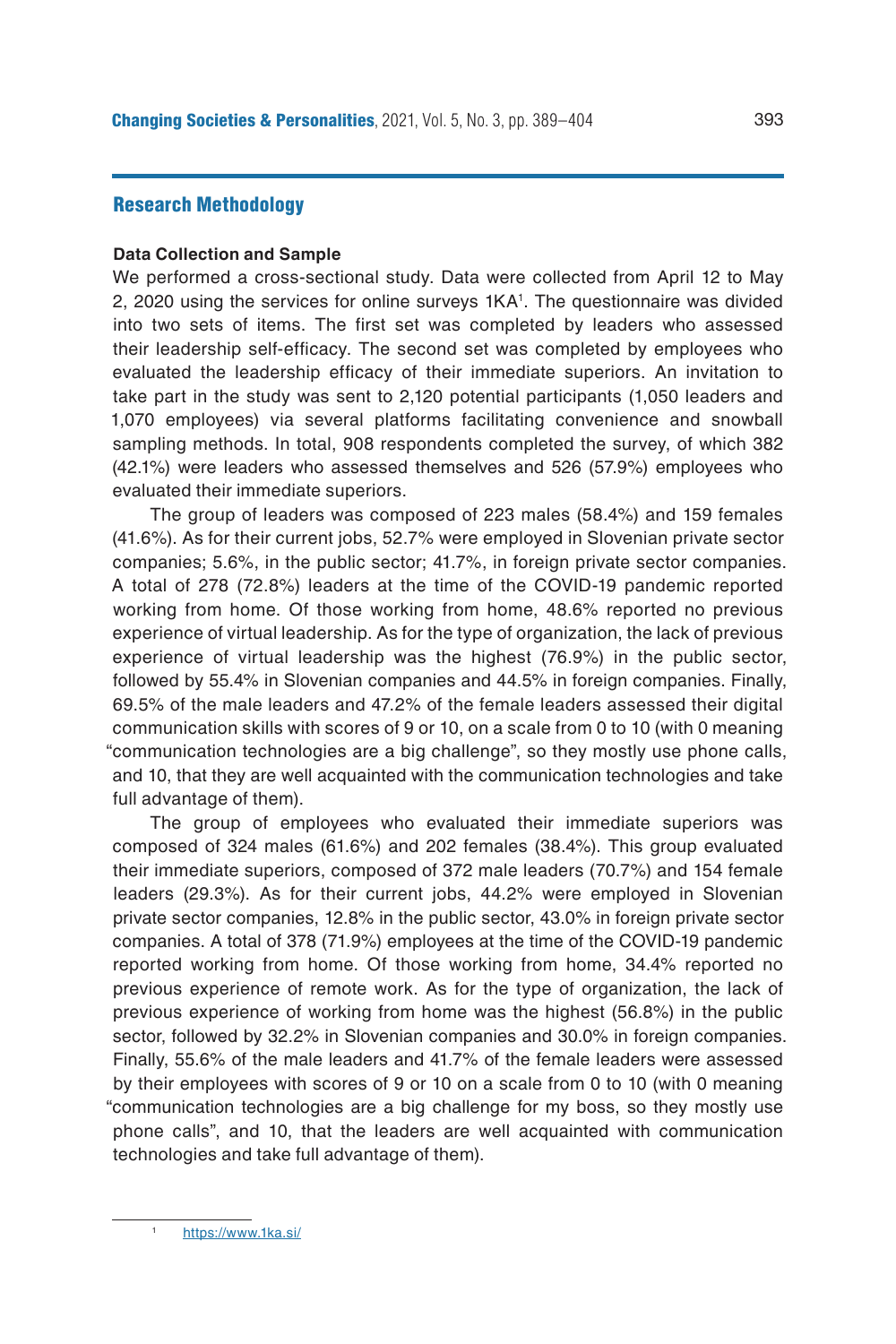#### **Measures**

In this study, we used the Leadership Self-Efficiency Scale (LSE), developed by Andrea Bobbio and Anna Maria Manganelli (2009), as a multidimensional scale for the self-assessment of leaders. To better suit the measurement object, we have adjusted the scale to the Leadership Efficiency Scale (LE), which was used by the employees to assess their immediate superiors. The instrument has not yet been translated and adapted for the Slovene cultural and linguistic environment, so for this research we translated the questionnaire from English into Slovene. All items are shown in Appendix 1.

We used this questionnaire to ask the respondents who were in the role of leaders to self-evaluate their leadership efficacy and those who were in the role of employees to evaluate the leadership efficacy of their immediate superiors.

The LSE scale includes 21 items grouped into six first-order scales, highly correlated but conceptually distinct (introducing and leading the change process, selecting effective employees, building and managing interpersonal relationships, self-awareness and self-confidence, motivating employees, reaching consensus within the team). The response scale ranged from  $1 =$  "I do not agree at all" to 5 = "I completely agree". The reliability of the original scales computed with *ρ* coefficients (Bagozzi, 1994) ranges from 0.65 to 0.79.

The LE scale was derived from the LSE scale. All questions are semantically the same, but instead of self-perceived efficacy for LE we ask about the leadership efficacy perceived by the employee. It is thus basically the same instrument, where only the object of measurement (myself/another) differs.

# **Data analysis**

The data were processed using the statistical software package IBM SPSS Statistics 25, R programming language and environment (R Core Team, 2019) and Microsoft Excel. All statistical tests were performed at the significance level α = .05. The factor structure of the LSE and LE scales was checked by confirmatory factor analysis using the lavaan package for R (Rosseel, 2012). In our case, we wanted to determine whether the empirical data fitted the LSE theoretical model, as assumed by Bobbio and Manganelli (Bobbio & Manganelli, 2009), with the assumption of six latent, mutually correlated factors with a second-order factor.

Goodness-of-fit was checked by using several indices simultaneously (Bollen, 1989). A combination of different fit indices is generally used to determine the suitability of a model. The following indices and criteria were selected to determine the suitability of the models:  $\chi^2$ , the ratio between  $\chi^2$  and degree of freedom (χ<sup>2</sup>/df), RMSEA (Root Mean Square Error of Approximation), SRMR (Standardized Root Mean Square Residual), and CFI (Comparative Fit Index). Non-significant  $\chi^2$ ,  $\chi^2$ /df < 3, RMSEA < 0.06, SRMR < 0.08 and CFI > 0.95 were considered as critical values of indices indicating the adequacy of the model (Hu & Bentler, 1999; Schumaker & Lomax, 1996).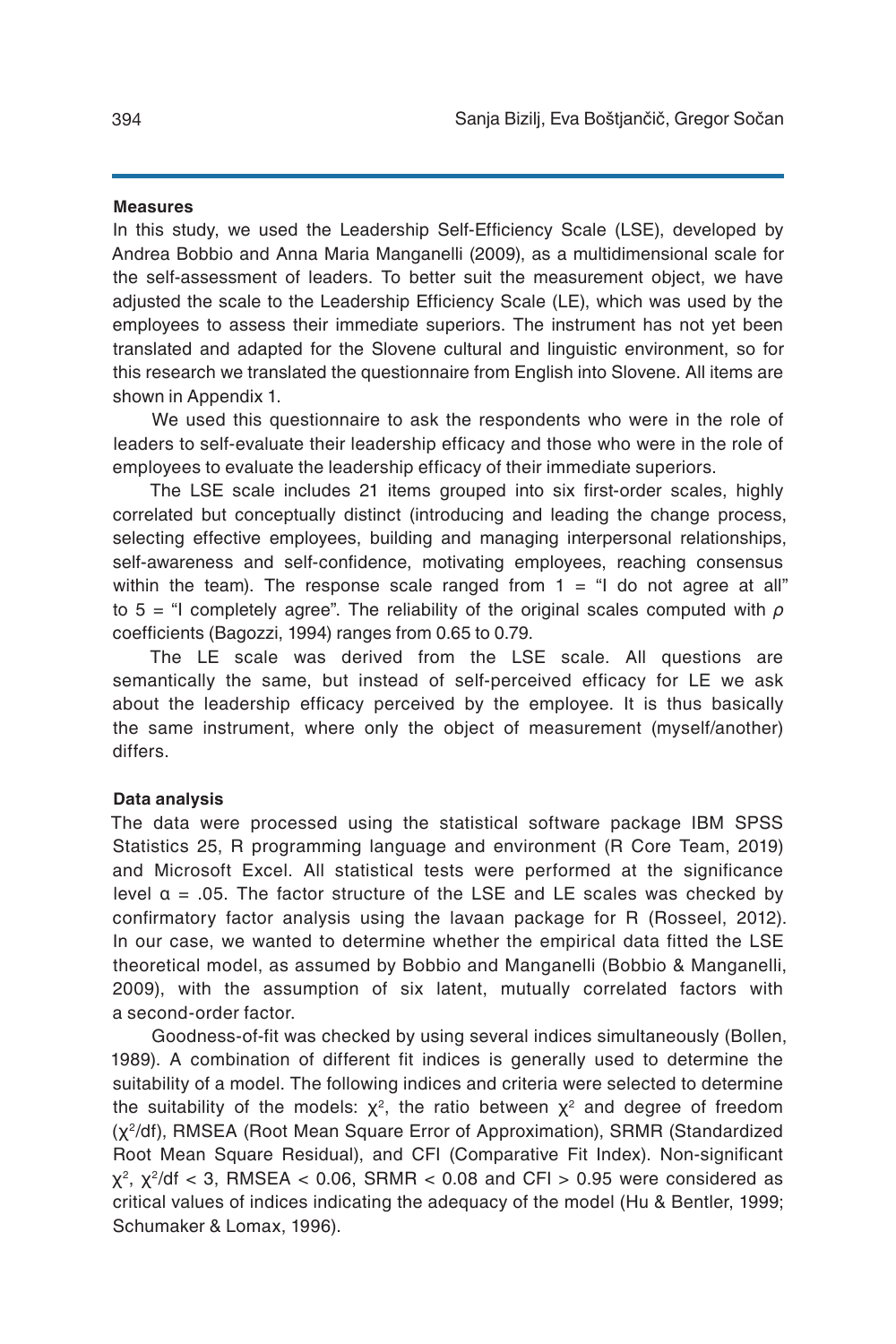# **Results**

#### **Confirmatory factor analysis**

To verify the goodness-of-fit of the six-factor model to the expected structure of the LSE and LE scales, we performed a confirmatory factor analysis. According to the recommendations in the literature, we chose a combination of different fit indices, which are shown in Table 1.

### **Table 1**

*Evaluation of the General Fit Indices for the Models*

| <b>Model</b>     | $\mathbf{v}^2$ | x²/df | CFI  | <b>SRMR</b> | <b>RMSEA</b> |
|------------------|----------------|-------|------|-------------|--------------|
| <b>LSE Scale</b> | 256.40         | 1.47  | 0.95 | 0.05        | 0.04         |
| LE Scale         | 370.77         | 2.13  | 0.97 | 0.04        | 0.05         |

*Note.* LSE = Leadership Self-Efficacy (assessed by leaders), LE = Leadership Efficacy (assessed by employees).

Kenneth A. Bollen (1989) recommends citing more indices of the goodness-of-fit to the assumed model compared to the null model. The value of  $\chi^2$  was statistically significant for both LSE and LE ( $p < .001$ ), indicating that the two models do not perfectly fit in the population. The value of relative  $\chi^2$  (χ<sup>2</sup>/df) was considered when assessing the general suitability of the model. In our case, the value of  $\chi^2/df$  was less than 3, which means an acceptable model fit (Schumaker & Lomax, 1996). Encouraging findings were also provided by the CFI indices (0.95 and 0.97), which likewise indicate a good fit of the model. An RMSEA value below or equal to 0.05 means a good fit to the model. In our measurement model, the RMSEA was 0.04 for LSE and 0.05 for LE, which means a good or appropriate fit of our data to the model. The SRMR values were 0.04 and 0.05, which also shows a good fit of the model.

Table 2 summarizes the relationships between the observed and latent variables. Standardized coefficients ranged from |.34| to |.69| for LSE and from |.54| to |.89| for LE, and all the items loaded significantly on their own factor ( $p < .001$ ). Based on this, we can confirm the hypothesized latent structure.

Correlations among the six latent variables are shown in Table 3.

High correlation coefficients (*r* > .90) between dimensions 2 and 4, dimensions 4 and 5, and dimensions 5 and 6, led us to evaluate whether they were distinct by comparing the six-factor model (baseline) to nested models with fewer factors. In the first alternative representation (A1) we fixed the correlation between factors 2 and 4 to one, and we constrained these two factors to have equal correlations with all the other factors. In the second representation (A2) the correlation between factors 4 and 5 was fixed to one, and in the third representation (A3) the correlation between factors 4 and 5 was fixed to one, and the correlations with all the other factors were constrained to be equal. We looked at the validity of alternative models with respect to  $\chi^2$ ,  $\chi^2$ /df and AIC. A significant  $\chi^2$ ,  $\chi^2$ /df along with lower AIC indicate better models (Schumaker & Lomax, 1996). The results are summarized in Table 4.

Given that the baseline six-factor model proved to be better than the three alternative models (with the lowest values on all indices), we did not reject it despite the high intercorrelations.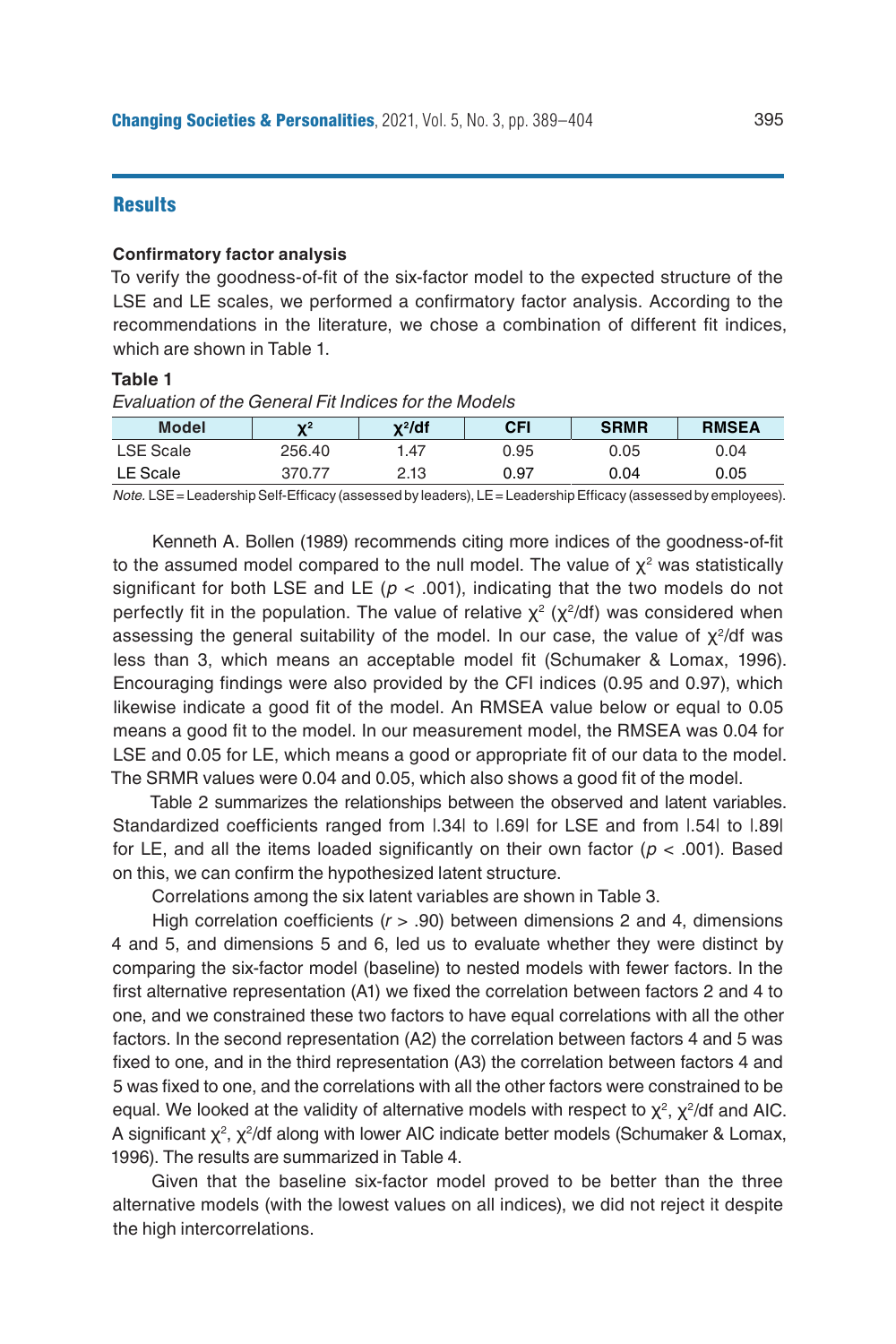# **Table 2**

*Values of Standardized Parameters of the Measurement Models*

|                                                                       | <b>Items</b>   |            | <b>Standardized loadings</b> | R <sup>2</sup> |      |
|-----------------------------------------------------------------------|----------------|------------|------------------------------|----------------|------|
| <b>Latent variables</b>                                               |                | <b>LSE</b> | LE                           | <b>LSE</b>     | LE   |
|                                                                       | $y_{1}$        | 0.66       | 0.87                         | 0.44           | 0.76 |
| Starting and leading change<br>processes in groups                    | $y_{2}$        | 0.63       | 0.80                         | 0.40           | 0.65 |
|                                                                       | $y_{3}$        | 0.61       | 0.80                         | 0.38           | 0.64 |
|                                                                       | y,             | 0.53       | 0.78                         | 0.28           | 0.61 |
| Choosing effective employees and                                      | $y_{5}$        | 0.63       | 0.87                         | 0.40           | 0.75 |
| delegating responsibilities                                           | $y_{6}$        | 0.67       | 0.87                         | 0.45           | 0.75 |
|                                                                       | $y_{7}$        | 0.68       | 0.80                         | 0.46           | 0.64 |
|                                                                       | y <sub>8</sub> | 0.63       | 0.86                         | 0.39           | 0.74 |
| Building and managing interpersonal<br>relationships within the group | y <sub>9</sub> | 0.34       | 0.54                         | 0.12           | 0.30 |
|                                                                       | $y_{10}$       | 0.69       | 0.89                         | 0.47           | 0.80 |
|                                                                       | $y_{11}$       | 0.52       | 0.71                         | 0.27           | 0.50 |
|                                                                       | $y_{12}$       | 0.40       | 0.73                         | 0.16           | 0.53 |
| Showing self-awareness and self-<br>confidence                        | $y_{13}$       | 0.57       | 0.76                         | 0.33           | 0.58 |
|                                                                       | $y_{14}$       | 0.61       | 0.84                         | 0.37           | 0.70 |
|                                                                       | $y_{15}$       | 0.56       | 0.76                         | 0.31           | 0.58 |
|                                                                       | $y_{16}$       | 0.57       | 0.87                         | 0.33           | 0.75 |
| Motivating people                                                     | $y_{17}$       | 0.67       | 0.88                         | 0.45           | 0.78 |
|                                                                       | $y_{18}$       | 0.63       | 0.87                         | 0.40           | 0.76 |
|                                                                       | $y_{19}$       | 0.58       | 0.88                         | 0.34           | 0.77 |
| Gaining consensus of group members                                    | $y_{20}$       | 0.68       | 0.79                         | 0.46           | 0.63 |
|                                                                       | $y_{21}$       | 0.47       | 0.78                         | 0.22           | 0.62 |

*Note.* LSE = Leadership Self-Efficacy (assessed by leaders), LE = Leadership Efficacy (assessed by employees)*.*

# **Table 3**

*Correlations between LSE (N = 382) and LE (N = 526) Dimensions*

|                                                                       |         | $\overline{2}$ | 3       | 4       | 5       | 6       |
|-----------------------------------------------------------------------|---------|----------------|---------|---------|---------|---------|
| Starting and leading change<br>processes in groups                    |         | $0.88*$        | $0.80*$ | $0.90*$ | $0.90*$ | $0.86*$ |
| Choosing effective employees and<br>delegating responsibilities       | $0.65*$ |                | $0.82*$ | $0.93*$ | $0.89*$ | $0.85*$ |
| Building and managing interpersonal<br>relationships within the group | $0.50*$ | $0.68*$        |         | $0.85*$ | $0.88*$ | $0.92*$ |
| Showing self-awareness and self-<br>confidence                        | $0.73*$ | $0.75*$        | $0.75*$ |         | $0.94*$ | $0.93*$ |
| Motivating people                                                     | $0.71*$ | $0.75*$        | $0.83*$ | $0.86*$ |         | $0.94*$ |
| Gaining consensus of group<br>members                                 | $0.65*$ | $0.72*$        | $0.88*$ | $0.76*$ | $0.86*$ |         |

*Note.* LSE coefficients below the diagonal and LE coefficients above the diagonal. \**p* < .001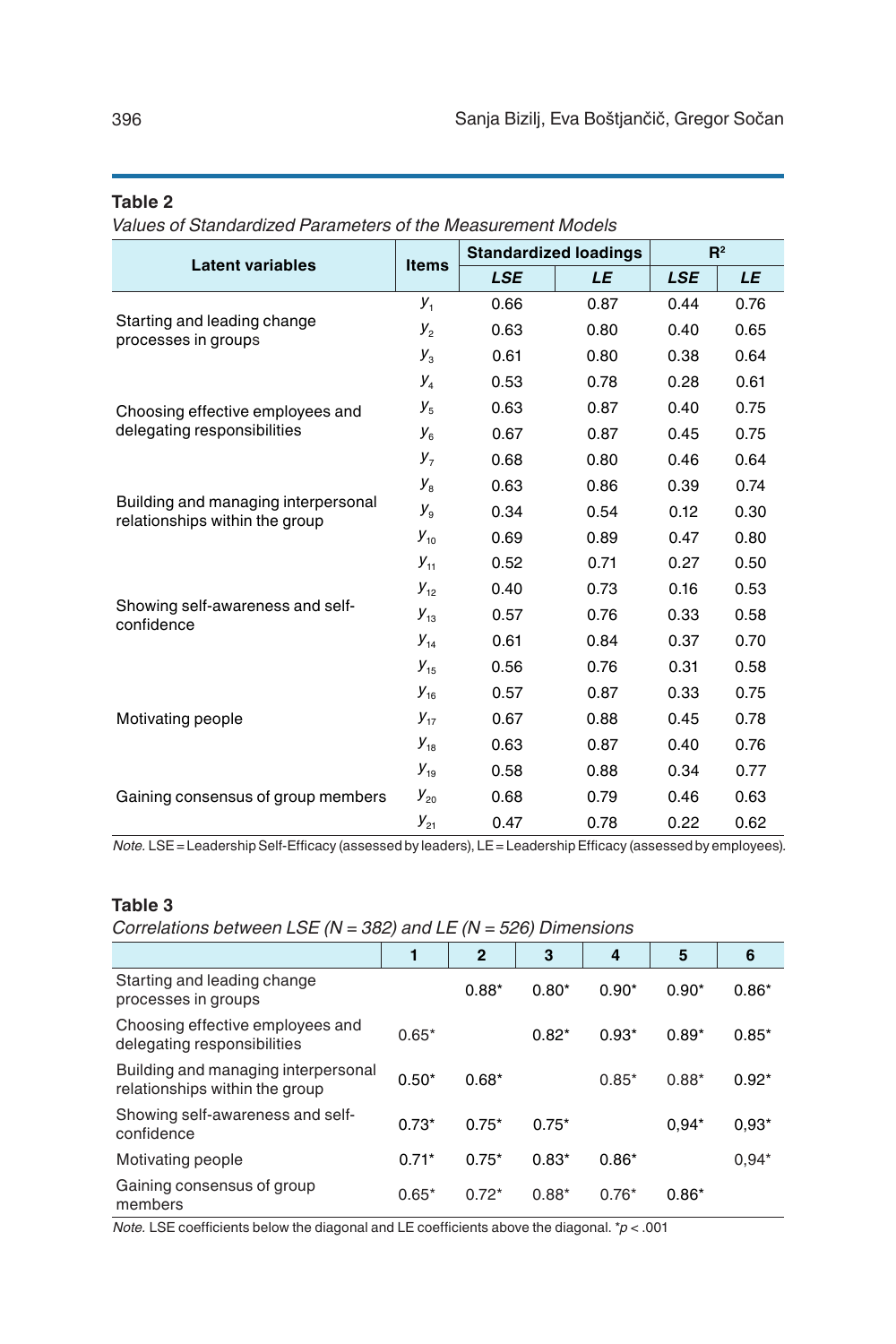Finally, the data-fit of the second-order factor loadings was checked, and the results were satisfactory, as summarized in Table 5.

All the *γ* coefficients were significant. See Figure 1.

#### **Table 4**

*Comparative Fit Indices and Chi-Square Test for Model Comparison* 

| <b>Model</b>              | $\mathbf{Y}^2$ | Df  | $x^2$ /df | p <   | <b>AIC</b> |
|---------------------------|----------------|-----|-----------|-------|------------|
| Baseline six-factor model | 370.77         | 174 | 2.13      | 0.001 | 23559.59   |
| Alternative model (A1)    | 565.73         | 178 | 3.18      | 0.001 | 23618.33   |
| Alternative model (A2)    | 526.52         | 178 | 2.96      | 0.001 | 23579.00   |
| Alternative model (A3)    | 528.02         | 178 | 3.18      | 0.001 | 23580.60   |

# **Table 5**

*Evaluation of the General Fit Indices for the Second-Order Model* 

| <b>Model</b> | $\mathbf{v}^2$ | x <sup>2</sup> /df | CFI  | <b>SRMR</b> | <b>RMSEA</b> |
|--------------|----------------|--------------------|------|-------------|--------------|
| LSE scale    | 273.36         | .49                | 0.94 | 0.05        | 0.04         |
| LE scale     | 418.98         | 2.29               | 0.97 | 0.06        | 0.04         |

*Note.* LSE = Leadership Self-Efficacy (assessed by leaders), LE = Leadership Efficacy (assessed by employees).

#### **Figure 1**

*General Model of the LSE and LE Scales*



*Note.* The first coefficient concerns LSE, the second concerns LE.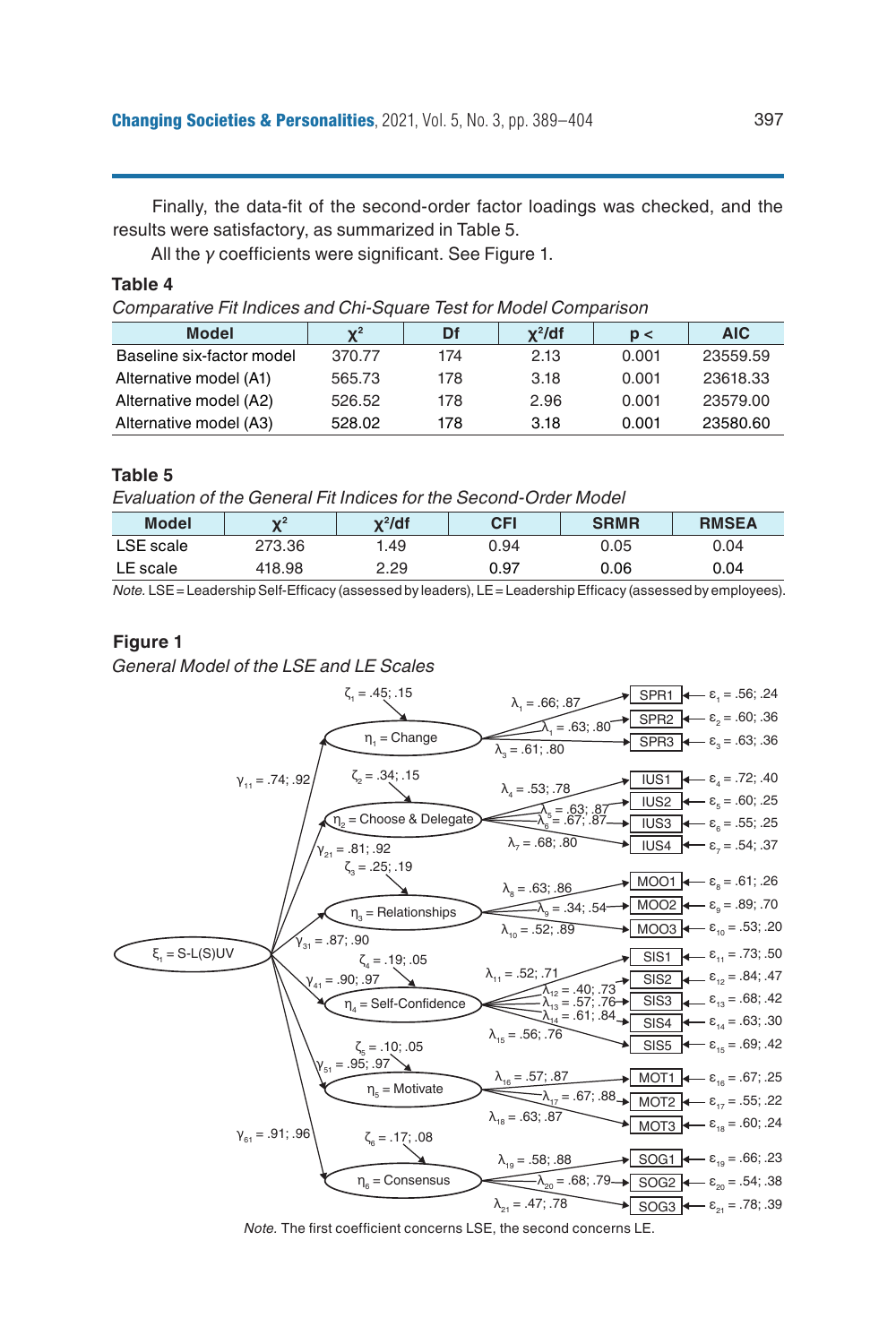The reliability of the scales proved to be adequate (α for the Leadership Self-Efficiency Scale is 0.88 and for the Leadership Efficiency Scale is 0.96). The study also confirmed the simultaneous validity of both questionnaires and the positive correlation ( $r = .726$ ,  $p < .001$ ) between them.

#### **Test of hypothesis**

We assumed that there is a statistically significant relationship between the average scores on the items between the self-perception (self-efficacy) and employee perception (efficacy) models. The calculated positive correlation coefficient (*r* = .726, *p* < .001) indicates a statistically significant relationship between the models of selfperceived (LSE) and perceived (LE) leadership efficacy, which supports Hypothesis 1.

In addition, we were interested in whether the average assessments of leadership efficacy on all six factors and the overall assessment of the whole scale (21 items) differ between the self-perception of the leaders and the perceptions of their employees. The difference was statistically significant ( $p < .001$ ) on all six dimensions as well as overall. The Cohen's *d* for estimating the overall effect size of the differences between the dimensions on the scales was 0.67, as shown in Table 6. Therefore, Hypothesis 2 was also supported.

#### **Table 6**

|                                                    |              | <b>LSE</b> |           | LE   |           |       |           |
|----------------------------------------------------|--------------|------------|-----------|------|-----------|-------|-----------|
|                                                    |              | M          | <b>SD</b> | M    | <b>SD</b> | p<    | Cohen's d |
|                                                    | М            | 4.13       | 0.51      | 3.78 | 0.87      |       | 0.45      |
| Starting and leading change<br>processes in groups | F            | 4.10       | 0.47      | 3.57 | 0.96      |       | 0.66      |
|                                                    | Total        | 4.12       | 0.49      | 3.72 | 0.90      | 0.001 | 0.51      |
| Choosing effective                                 | M            | 4.20       | 0.41      | 3.72 | 0.87      |       | 0.63      |
| employees and delegating                           | F            | 4.26       | 0.46      | 3.53 | 0.97      |       | 0.88      |
| responsibilities                                   | Total        | 4.23       | 0.43      | 3.66 | 0.90      | 0.001 | 0.71      |
| Building and managing                              | M            | 4.19       | 0.48      | 3.75 | 0.92      |       | 0.55      |
| interpersonal relationships                        | F            | 4.25       | 0.51      | 3.46 | 0.95      |       | 0.92      |
| within the group                                   | <b>Total</b> | 4.22       | 0.49      | 3.66 | 0.94      | 0.002 | 0.67      |
|                                                    | M            | 4.21       | 0.43      | 3.85 | 0.79      |       | 0.51      |
| Showing self-awareness and<br>self-confidence      | F            | 4.27       | 0.38      | 3.63 | 0.90      |       | 0.85      |
|                                                    | <b>Total</b> | 4.24       | 0.41      | 3.79 | 0.83      | 0.001 | 0.62      |
|                                                    | M            | 4.14       | 0.53      | 3.70 | 0.98      |       | 0.52      |
| Motivating people                                  | F            | 4.25       | 0.48      | 3.41 | 1.09      |       | 0.90      |
|                                                    | <b>Total</b> | 4.19       | 0.51      | 3.61 | 1.02      | 0.001 | 0.65      |
|                                                    | M            | 3.88       | 0.50      | 3.66 | 0.89      |       | 0.29      |
| Gaining consensus of group<br>members              | F            | 3.97       | 0.52      | 3.48 | 0.94      |       | 0.61      |
|                                                    | <b>Total</b> | 3.92       | 0.51      | 3.61 | 0.91      | 0.001 | 0.40      |
|                                                    | M            | 4.14       | 0.36      | 3.75 | 0.79      |       | 0.57      |
| General Leadership Efficacy<br>Score               | F            | 4.20       | 0.35      | 3.53 | 0.89      |       | 0.89      |
|                                                    | Total        | 4.16       | 0.35      | 3.69 | 0.82      | 0.001 | 0.67      |

*The Mean Score Differences between Leadership Self-Efficacy (LSE) and Efficacy (LE) on Six Dimensions of the Scale*

*Note.* LSE = Leadership Self-Efficacy (assessed by leaders), LE = Leadership Efficacy (assessed by employees).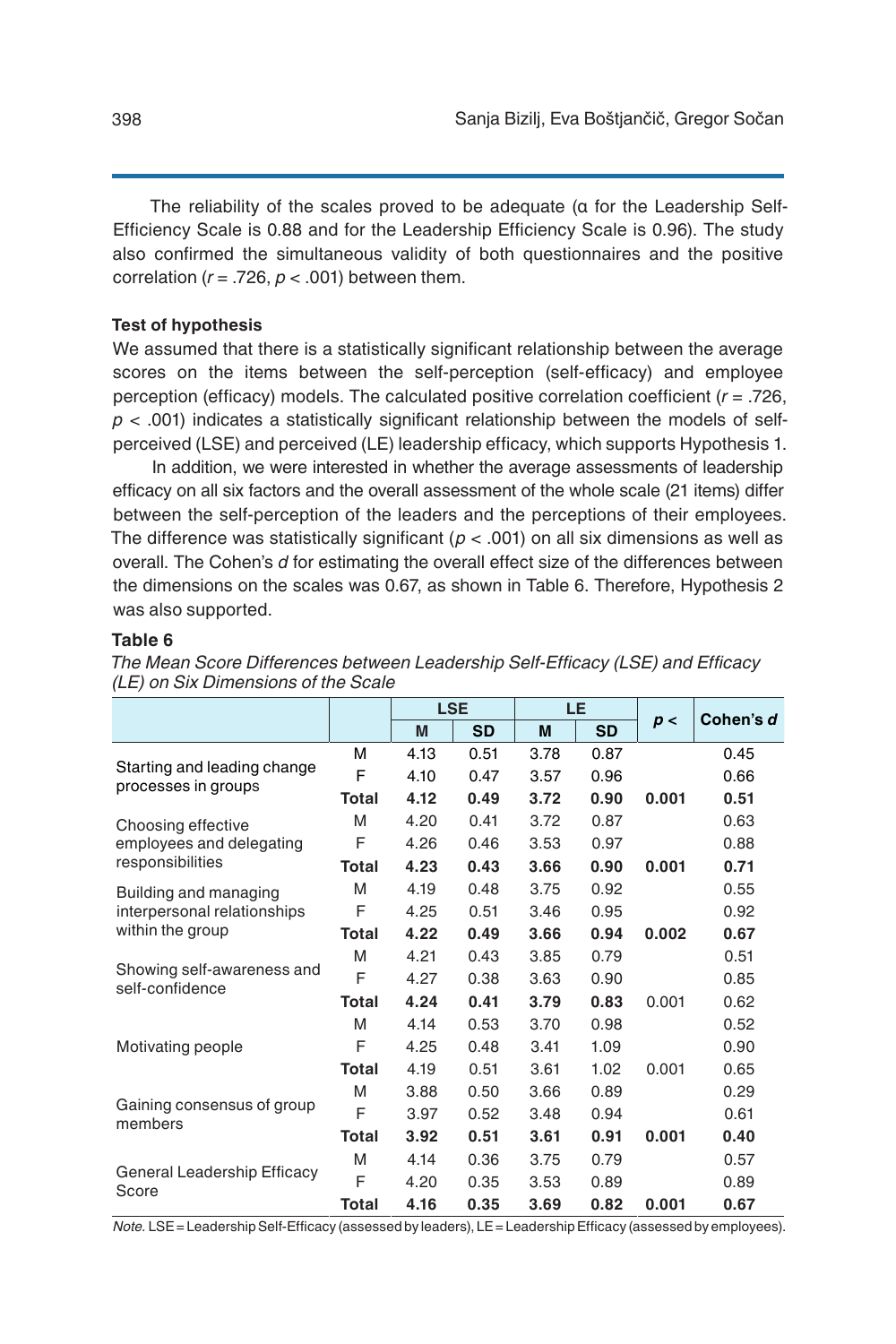In addition, we assumed that the leaders who had previous experience of working from home would score higher on the leadership efficacy scale. With regard to LSE, the assessment of self-perceived leadership efficacy compared between the group of leaders with previous experience with the group without such experience differed statistically only in the scale of introduction and management of change ( $p = .03$ , Cohen's  $d = 0.3$ ), where self-perceived efficiency was higher for those leaders who had previous experience. With regard to LE, previous experience of working from home had significant effects on perceived leadership efficacy ( $p < .05$ ) on all scales, except for that of choosing effective employees and delegating responsibilities. Based on the results, Hypothesis 3a was not supported while Hypothesis 3b was supported (Table 7).

#### **Table 7**

| пезинэ огтурошезез тезинд                                             |       |                |                                                         |
|-----------------------------------------------------------------------|-------|----------------|---------------------------------------------------------|
| <b>Dimension on LSE/LE Scale</b>                                      | За    | 3 <sub>b</sub> | 4                                                       |
| Starting and leading change processes in groups                       |       |                | $0.003$ (0.27)* 0.006 (0.31)* < 0.001 (0.61)*           |
| Choosing effective employees and delegating<br>responsibilities       | 0.246 | 0.207          | $< 0.001$ (0.65)*                                       |
| Building and managing interpersonal relationships<br>within the group | 0.177 |                | $0.001$ $(0.34)^*$ < 0.001 $(0.63)^*$                   |
| Showing self-awareness and self-confidence                            | 0.064 |                | $0.046$ (0.26) <sup>*</sup> < 0.001 (0.58) <sup>*</sup> |
| Motivating people                                                     | 0.941 |                | $0.005(0.30)^{*} < 0.001(0.73)^{*}$                     |
| Gaining consensus of group members                                    | 0.638 |                | $0.002$ (0.30) <sup>*</sup> < 0.001 (0.65) <sup>*</sup> |
| General Leadership Efficacy Score                                     | 0.101 |                | $0.007(0.30)^{*} < 0.001(0.70)^{*}$                     |
|                                                                       |       |                |                                                         |

*Results of Hypotheses Testing*

*Note.* Numbers above the brackets are p-values; the number in the bracket is Cohen's *d* value. \**p* < .05.

Given that leadership is related to communication skills (Eisenberg et al., 2019), we concluded that experience with digital communication technologies has a positive effect on leadership efficacy. We compared the group of leaders whose communication technology skills were rated by their employees as excellent (scores 9 and 10) with the group of leaders whose skills were assessed as poorer (scores  $\leq 6$ ). In Table 7, we see that the leadership efficacy scores were statistically significantly higher in those leaders whose digital communication skills were assessed as excellent (*p* < 0.001,  $d = 0.7$ ). Therefore, Hypothesis 4 was supported.

## **Discussion**

The purpose of the research was to examine virtual leadership in times of crisis when the COVID-19 pandemic was declared in Slovenia. For this reason, we used the model of leadership self-efficacy to examine the self-perceived leadership in relation to different groups of leaders. As we also wanted to study the perception of leadership efficacy by employees, we adapted the model into a model of leadership efficacy.

This research was based on social cognitive theory and used the concept of efficacy from the point of view of both self-perception (self-efficacy) and that of the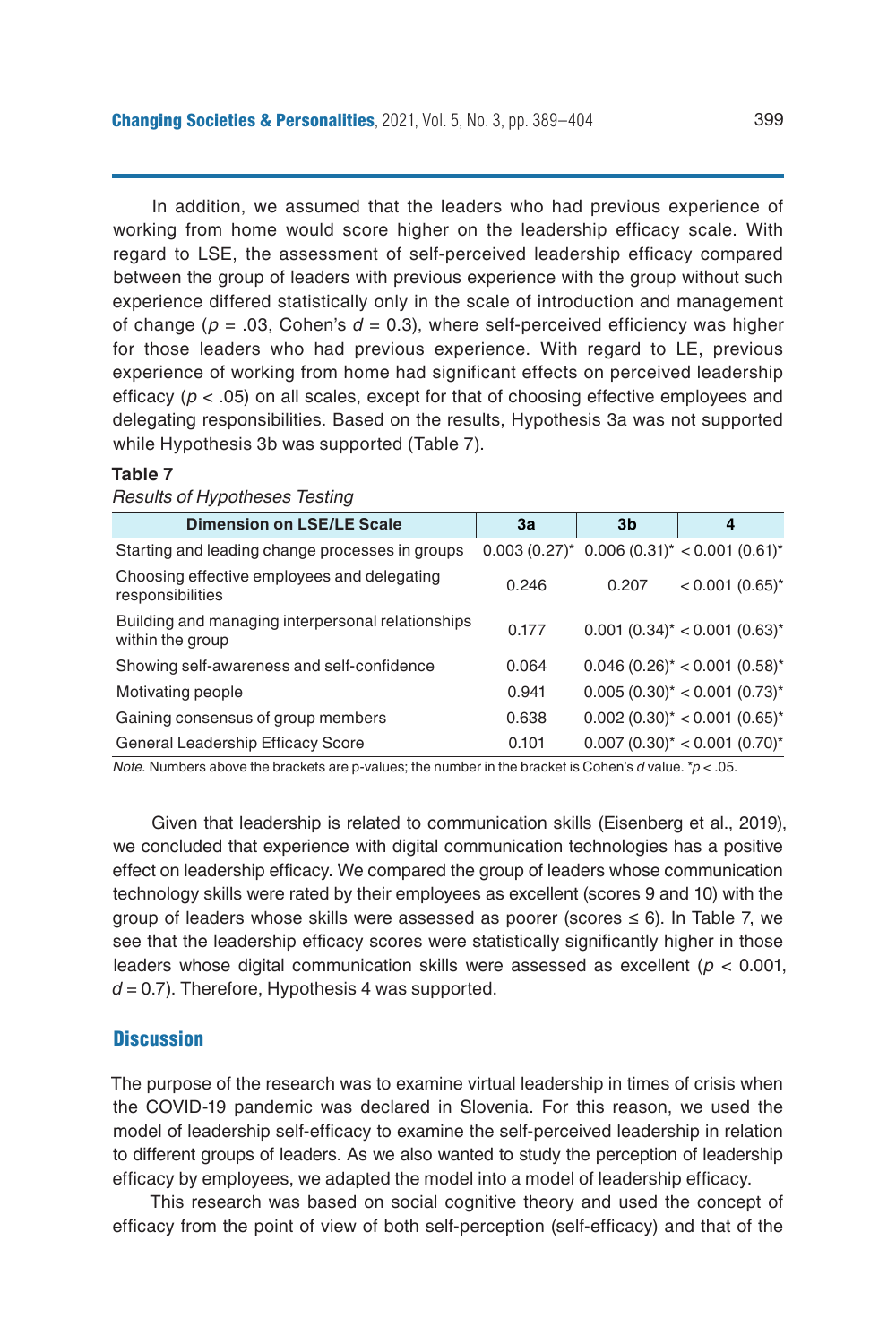environment (efficacy). The concept of self-efficacy originates from individuals' belief in their own effectiveness and is an important motivational construct. It influences an individual's decisions, goals, and emotional reactions, and the effort that they invest in a focal activity. Given that in addition to internal influences there are also external ones that contribute to an individual's belief that they can function successfully, we have added the concept of efficacy to the concept of selfefficacy. Thus, we wanted to find out the external belief in the efficacy of leadership, which then indirectly affects the individual's belief in the external human resources important for success in the workplace. These external human resources are, in our case, the skills of a leader that contribute to successful team guidance, motivation, and consensus among employees.

The main findings of the research relate to the differences between self-perceived and perceived leadership efficacy between different groups of leaders. Based on the results, we can conclude that the self-perception of leaders in all six dimensions (starting and leading change processes in groups, choosing effective employees and delegating responsibilities, building and managing interpersonal relationships within the group, showing self-awareness and self-confidence, motivating people and gaining consensus of group members) is statistically significantly higher than it is perceived by employees. Experience is needed for virtual leadership, as our results showed that leaders who had previous experience of working from home were perceived as more effective. The efficacy of virtual leadership is also influenced by communication digital skills, which was also shown by our research.

This study was a response to the COVID-19 crisis and the general shift to working from home, and therefore the implementation of virtual leadership as a reaction to the pandemic. Our study focuses on the context of the crisis and attempts to contribute to a better understanding of leadership efficacy in a virtual setting, as we anticipate that working from home will become more common and organizations will gradually introduce it even under normal circumstances. Thus, the current study contributes to the critical body of research demonstrating how virtual leadership experience and communication technology skills influence the way leaders are perceived by themselves and their employees.

Moreover, the findings associated with our research have practical implications. First, as we have seen from the results, in addition to the general leadership skills, in the time of crisis, if one has previous experience of working from home, it makes them perceive themselves as more efficient. In practice, this can mean that leaders with previous experience of virtual work are less prone to micromanagement and feel less anxious about not being able to see their employees work and monitor their work progress. Minimizing the gap of perception between the leaders and their employees is the key to preventing remote workplace harassment, i.e., excessive behaviour management by leaders, such as reprimanding and instructing employees in front of a large group of people during online meetings and issuing work-related instructions via chat or video phone after working hours. Therefore, it is important to discuss and decide in advance how to report one's progress to the manager when working remotely. Second, virtual leaders must develop excellent communication technology skills.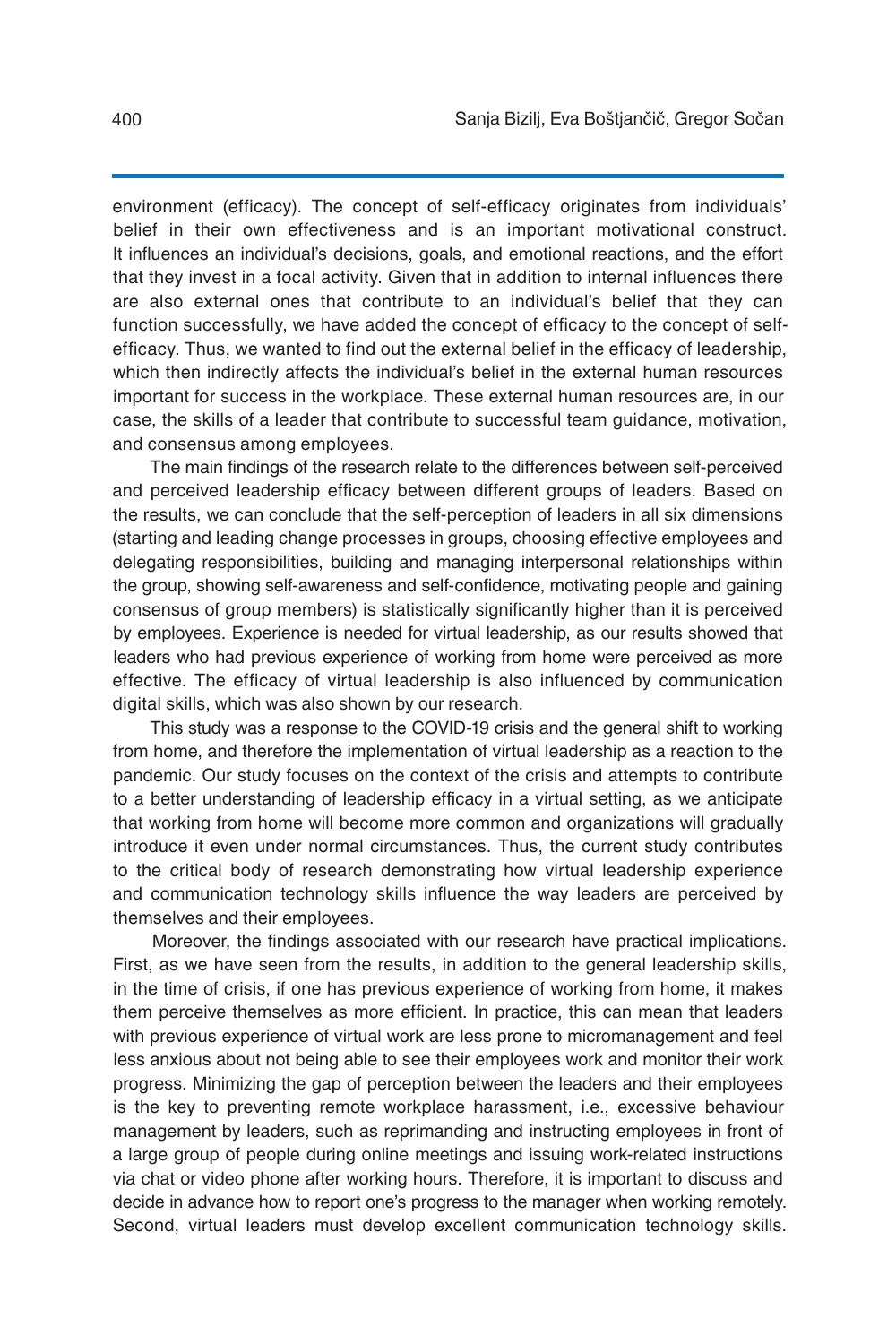Chat functions should be utilized to create a work environment in which employees can consult their leaders anytime. Third, leaders need to pay more attention to their self-perceived leadership efficacy and have some scepticism about it, as it is significantly higher than the leadership efficacy that is perceived by their employees. In this new form of work, leaders should put greater effort into setting up some rules in advance for areas that require care when working remotely. This will put both leaders and their employees at ease and make it easier for leaders to manage and for their employees to work comfortably.

Although the sample in the study was appropriately large and we were able to confirm most of the hypotheses, one of the main shortcomings of the sample was the selection of participants. The survey covered the general population of employees, regardless of their affiliation to an organization. Since the organizational cultures of individual companies differ from each other, it would be better to conduct a survey of leadership efficacy within individual organizations. The use of self-assessment questionnaires in this study is also worth mentioning, at least in the case of leaders. Since the respondents could give answers based on various cognitive biases and might also have been inclined to give socially desirable answers (Moorman & Podsakoff, 1992), it should thus be noted that the results are likely to be subject to certain biases or errors associated with this method (Spector, 2006).

Linking self-perception of leadership efficacy and the perceptions of the employees is one of the possible starting points for the analysis of leadership effectiveness, as it allows us to understand the factors that indirectly affect performance. A large divergence in leaders' and employees' leadership efficacy assessments in measuring different latent variables could be an indicator of the interventions necessary in terms of developing better leadership skills. However, testing this assumption would require empirical studies in the context of a larger organization.

Despite these limitations, our findings reveal that leaders with previous experience of working from home and better digital communication skills are perceived as more effective by both themselves and their employees. Therefore, appropriate preparation, support, education and guidance for such individuals (i.e., mentoring, coaching, consulting) with regard to leadership, communication, motivation, and stress management, are crucial for their successful work online and at home.

#### References

Bagozzi, R.P. (1994). Structural equation modelling in marketing research: Basic principles. In Bagozzi, R.P. (Ed.), *Principles of marketing research* (pp. 317–386). Blackwell Publishers.

Bandura, A. (1986). *Social foundations of thought and action: A social cognitive theory*. Prentice Hall.

Bandura, A. (1997). *Self-efficacy: The exercise of control*. W.H. Freeman/Times Books/Henry Holt & Co.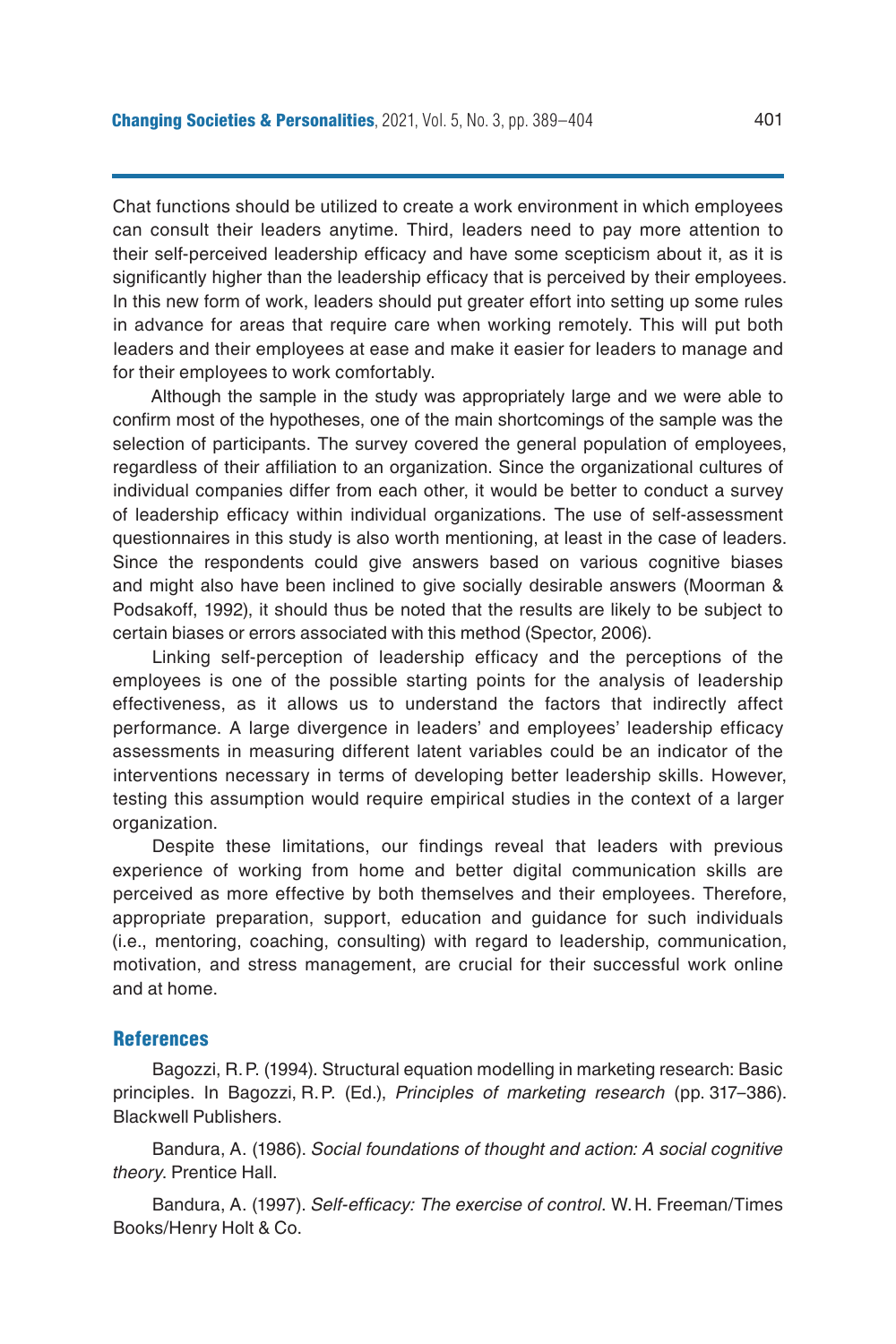Bell, B.S., & Kozlowski, S.W.J. (2002). A typology of virtual teams: Implications for effective leadership. *Group and Organization Management, 27*(1), 14–49. <https://doi.org/10.1177/1059601102027001003>

Bobbio, A., & Manganelli, A.M. (2009). Leadership self-efficacy scale: A new multidimensional instrument. *TPM*—*Testing, Psychometrics, Methodology in Applied Psychology, 16*(1), 3–24.

Boin, A., & Hart, P. (2003). Public leadership in times of crisis: Mission impossible? *Public Administration Review, 63*(5), 544–553. [https://doi.](https://doi.org/10.1111/1540-6210.00318) [org/10.1111/1540-6210.00318](https://doi.org/10.1111/1540-6210.00318)

Bollen, K.A. (1989). *Structural equations with latent variables*. Wiley. [https://doi.](https://doi.org/10.1002/9781118619179) [org/10.1002/9781118619179](https://doi.org/10.1002/9781118619179)

Cohen, S.G., & Gibson, C.B. (2003). In the beginning: Introduction and framework. In C.B. Gibson, & S.G. Cohen (Eds.), *Virtual teams that work: Creating conditions for virtual team effectiveness* (pp. 1–13). Jossey-Bass.

Davis, D.D., & Bryant, J.L. (2003). Influence at a distance: Leadership in global virtual teams. *Advances in Global Leadership*, 3, 303–340. [https://doi.org/10.1016/](https://doi.org/10.1016/S1535-1203(02)03015-0) [S1535-1203\(02\)03015-0](https://doi.org/10.1016/S1535-1203(02)03015-0)

Eden, D., Ganzach, Y., Flumin-Granat, R., & Zigman, T. (2010). Augmenting means efficacy to boost performance: Two field experiments. *Journal of Management*, *36*(3), 687–713. <https://doi.org/10.1177/0149206308321553>

Eden, D., & Sulimani, R. (2013). Pygmalion training made effective: Greater mastery through augmentation of self-efficacy and means efficacy. In B.J. Avolio & F.J. Yammarino (Ed.), *Transformational and charismatic leadership: The road ahead 10th anniversary edition* (pp. 337–358). Emerald Group Publishing. <https://doi.org/10.1108/S1479-357120130000005025>

Eisenberg, J., Post, C., & DiTomaso, N. (2019). Team dispersion and performance: The role of team communication and transformational leadership. *Small Group Research*, *50*(3), 348–380. <https://doi.org/10.1177/1046496419827376>

Gibson, C.B., & Earley, P.C. (2007). Collective cognition in action: Accumulation, interaction, examination, and accommodation in the development and operation of group efficacy beliefs in the workplace. *Academy of Management Review*, *32*(2), 438–458. <https://doi.org/10.5465/amr.2007.24351397>

Gilson, L.L., Maynard, M.T., Jones Young, N.C., Vartiainen, M., & Hakonen, M. (2015). Virtual teams research: 10 years, 10 themes, and 10 opportunities. *Journal of Management*, *41*(5), 1313–1337. <https://doi.org/10.1177/0149206314559946>

Haase, J., Hoff, E.V., Hanel, P.H.P., & Innes-Ker, Å. (2018). A meta-analysis of the relation between creative self-efficacy and different creativity measurements. *Creativity Research Journal, 30*(1), 1–16. <https://doi.org/10.1080/10400419.2018.1411436>

Halverson, S.K., Holladay, C.L., Kazama, S.M., & Quiñones, M.A. (2004). Selfsacrificial behaviour in crisis situations: The competing roles of behavioural and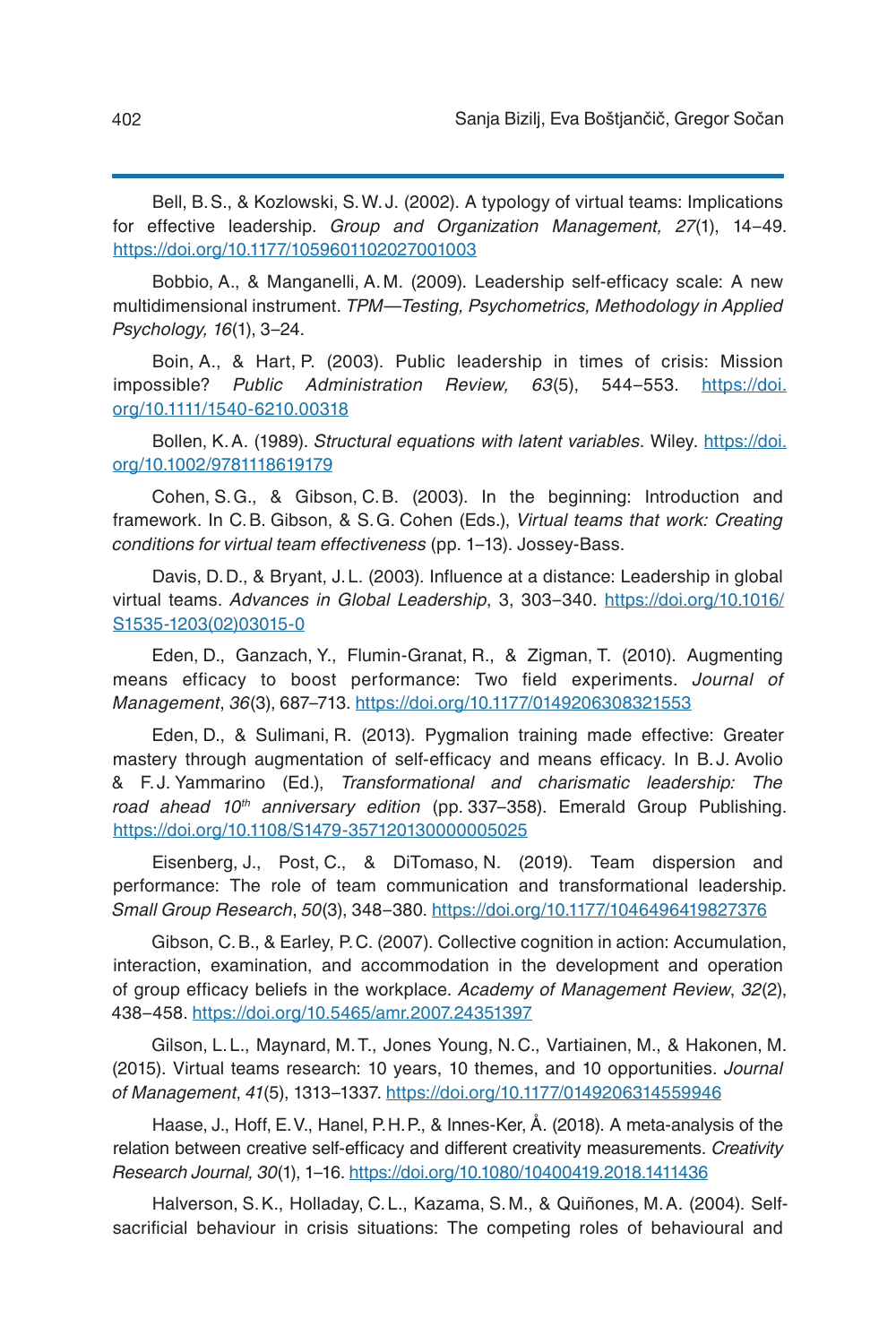situational factors. *The Leadership Quarterly, 15*(2), 263–275. [https://doi.org/10.1016/j.](https://doi.org/10.1016/j.leaqua.2004.02.001) [leaqua.2004.02.001](https://doi.org/10.1016/j.leaqua.2004.02.001)

Hertel, G., Geister, S., & Konradt, U. (2005). Managing virtual teams: A review of current empirical research. *Human Resource Management Review, 15*(1), 69–95. <https://doi.org/10.1016/j.hrmr.2005.01.002>

Hoch, J.E., & Kozlowski, S.W.J. (2014). Leading virtual teams: Hierarchical leadership, structural supports, and shared team leadership. *Journal of Applied Psychology, 99*(3), 390–403. <https://doi.org/10.1037/a0030264>

Hu, L., & Bentler, P.M. (1999). Cut-off criteria for fit indexes in covariance structure analysis: Conventional criteria versus new alternatives. *Structural Equation Modeling: A Multidisciplinary Journal*, *6*(1), 1–55. <https://doi.org/10.1080/10705519909540118>

Kayworth, T. R., & Leidner, D.E. (2002). Leadership effectiveness in global virtual teams. *Journal of Management Information Systems, 18*(3), 7–40. [https://doi.](https://doi.org/10.1080/07421222.2002.11045697) [org/10.1080/07421222.2002.11045697](https://doi.org/10.1080/07421222.2002.11045697)

Malhotra, A., Majchrzak, A., & Rosen, B. (2007). Leading virtual teams. *Academy of Management Perspectives, 21*(1), 60–70. [https://doi.org/10.5465/](https://doi.org/10.5465/amp.2007.24286164) [amp.2007.24286164](https://doi.org/10.5465/amp.2007.24286164)

McCormick, M.J., Tanguma, J., & López-Forment, A.S. (2002). Extending selfefficacy theory to leadership: A review and empirical test. *Journal of Leadership Education, 1*(2), 1–15.

Miao, C., Qian, S., & Ma, D. (2017). The relationship between entrepreneurial selfefficacy and firm performance: A meta-analysis of main and moderator effects. *Journal of Small Business Management*, *55*(1), 87–107. <https://doi.org/10.1111/jsbm.12240>

Ministry of Health of the Republic of Slovenia, & National Institute of Public Health. (2020, March 12). *Coronavirus disease COVID-19.* Government Communication Office.<https://www.gov.si/en/topics/coronavirus-disease-covid-19/>

Moorman, R.H., & Podsakoff, P.M. (1992). A meta-analytic review and empirical test of the potential confounding effects of social desirability response sets in organizational behaviour research. *Journal of Occupational and Organizational Psychology, 65*(2), 131–149. <https://doi.org/10.1111/j.2044-8325.1992.tb00490.x>

Morgeson, F.P., DeRue, D.S., & Karam, E.P. (2010). Leadership in teams: A functional approach to understand leadership structures and processes. *Journal of Management, 36*(1), 5–39. <https://doi.org/10.1177/0149206309347376>

R Core Team. (2019). *R: A language and environment for statistical computing. Reference Index.* R Foundation for Statistical Computing. [https://cran.r-project.org/](https://cran.r-project.org/doc/manuals/r-release/fullrefman.pdf) [doc/manuals/r-release/fullrefman.pdf](https://cran.r-project.org/doc/manuals/r-release/fullrefman.pdf)

Roman, A.V., Van Wart, M., Wang, X., Liu, C., Kim, S., & McCarthy, A. (2018). Defining E-leadership as competence in ICT-mediated communications: An exploratory assessment. *Public Administration Review*, *79*(6), 853–866. <https://doi.org/10.1111/puar.12980>